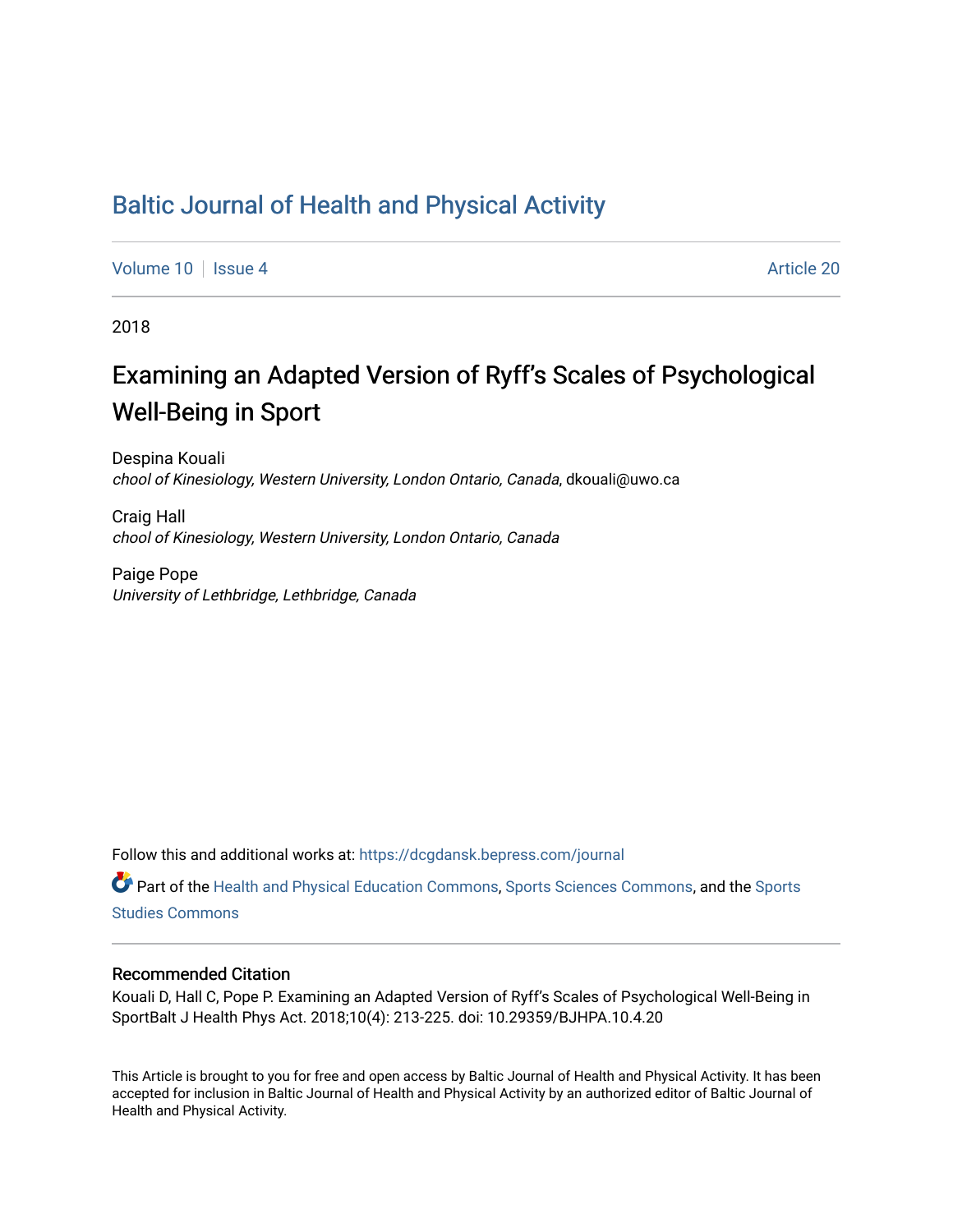# **Examining an Adapted Version of Ryff's Scales of Psychological Well-Being in Sport**

**Authors' Contribution:**

- 
- **A** Study Design **B** Data Collection
- **C** Statistical Analysis
- **D** Data Interpretation **E** Manuscript Preparation

**F** Literature Search

**G** Funds Collection

**Despina Kouali1 ABCDEF, Craig Hall1 ACDE, Paige Pope2 CDE**

<sup>1</sup> School of Kinesiology, Western University, London Ontario, Canada

2 University of Lethbridge, Lethbridge, Canada

| abstract                                                                     |                                                                                                                                                                                                                                                                                                                                                                                                                                                                                                                                                                                                                                                                                                                                                 |  |  |  |
|------------------------------------------------------------------------------|-------------------------------------------------------------------------------------------------------------------------------------------------------------------------------------------------------------------------------------------------------------------------------------------------------------------------------------------------------------------------------------------------------------------------------------------------------------------------------------------------------------------------------------------------------------------------------------------------------------------------------------------------------------------------------------------------------------------------------------------------|--|--|--|
| <b>Background:</b>                                                           | In the sport literature, the majority of studies have failed to distinguish between general well-being and<br>well-being specific to the sport context. This is partly because of a lack of sport specific measurement<br>tools. The purpose of the present study was to adapt an existing eudaimonic well-being global<br>instrument (i.e., Scales of Psychological Well-Being) for the sport context.                                                                                                                                                                                                                                                                                                                                         |  |  |  |
| <b>Material and methods:</b>                                                 | The study included two phases. A panel of nine experts assessed the content relevance of each of<br>the modified items of three scales of the SPWB in Phase 1 and a set of 19 items was retained with<br>modifications. Four hundred athletes ( $M_{age}$ = 25.07, SD = 7.34), participating in a variety of sports<br>participated in Phase 2 and a three-factor model was examined using confirmatory factor analysis.                                                                                                                                                                                                                                                                                                                        |  |  |  |
| <b>Results:</b>                                                              | The results revealed poor model fit and high inter-factor correlations (above .9). Thus, a two-factor<br>model and one-factor model were also tested with results revealing again poor fit to the data.                                                                                                                                                                                                                                                                                                                                                                                                                                                                                                                                         |  |  |  |
| <b>Conclusions:</b>                                                          | The data from the modified items failed to confirm that the global measure of Scales of Psychological<br>Well-Being can be adapted for the sport context. The need for the development of a sport-specific<br>instrument is discussed.                                                                                                                                                                                                                                                                                                                                                                                                                                                                                                          |  |  |  |
| Key words:                                                                   | eudaimonic well-being, validity, sport.                                                                                                                                                                                                                                                                                                                                                                                                                                                                                                                                                                                                                                                                                                         |  |  |  |
| article details                                                              |                                                                                                                                                                                                                                                                                                                                                                                                                                                                                                                                                                                                                                                                                                                                                 |  |  |  |
|                                                                              |                                                                                                                                                                                                                                                                                                                                                                                                                                                                                                                                                                                                                                                                                                                                                 |  |  |  |
| Article statistics: Word count: 4,064; Tables: 4; Figures: 0; References: 65 |                                                                                                                                                                                                                                                                                                                                                                                                                                                                                                                                                                                                                                                                                                                                                 |  |  |  |
|                                                                              | Received: April 2018; Accepted: October 2018; Published: December 2018                                                                                                                                                                                                                                                                                                                                                                                                                                                                                                                                                                                                                                                                          |  |  |  |
|                                                                              | Full-text PDF: http://www.balticsportscience.com                                                                                                                                                                                                                                                                                                                                                                                                                                                                                                                                                                                                                                                                                                |  |  |  |
| Indexation:                                                                  | <b>Copyright</b> © Gdansk University of Physical Education and Sport, Poland<br>Celdes, Clarivate Analytics Emerging Sources Citation Index (ESCI), CNKI Scholar (China National Knowledge                                                                                                                                                                                                                                                                                                                                                                                                                                                                                                                                                      |  |  |  |
|                                                                              | Infrastructure), CNPIEC, De Gruyter - IBR (International Bibliography of Reviews of Scholarly Literature in<br>the Humanities and Social Sciences), De Gruyter - IBZ (International Bibliography of Periodical Literature in<br>the Humanities and Social Sciences), DOAJ, EBSCO - Central & Eastern European Academic Source, EBSCO -<br>SPORTDiscus, EBSCO Discovery Service, Google Scholar, Index Copernicus, J-Gate, Naviga (Softweco, Primo<br>Central (ExLibris), ProQuest - Family Health, ProQuest - Health & Medical Complete, ProQuest - Illustrata: Health<br>Sciences, ProQuest - Nursing & Allied Health Source, Summon (Serials Solutions/ProQuest, TDOne (TDNet),<br>Ulrich's Periodicals Directory/ulrichsweb, WorldCat (OCLC) |  |  |  |
| <b>Funding:</b>                                                              | This research received no specific grant from any funding agency in the public, commercial, or not-for-profit sectors.                                                                                                                                                                                                                                                                                                                                                                                                                                                                                                                                                                                                                          |  |  |  |
|                                                                              | <b>Conflict of interests:</b> Authors have declared that no competing interest exists.                                                                                                                                                                                                                                                                                                                                                                                                                                                                                                                                                                                                                                                          |  |  |  |
| <b>Corresponding author:</b>                                                 | Corresponding author: Despina Kouali, School of Kinesiology, 3M Centre, Room 2225, Western University, London, Ontario,<br>Canada, N6A 5B9; phone: 5196612111x81; e-mail dkouali@uwo.ca.                                                                                                                                                                                                                                                                                                                                                                                                                                                                                                                                                        |  |  |  |
|                                                                              |                                                                                                                                                                                                                                                                                                                                                                                                                                                                                                                                                                                                                                                                                                                                                 |  |  |  |

any medium, provided the original work is properly cited, the use is non-commercial and is otherwise in compliance

with the license.

**213**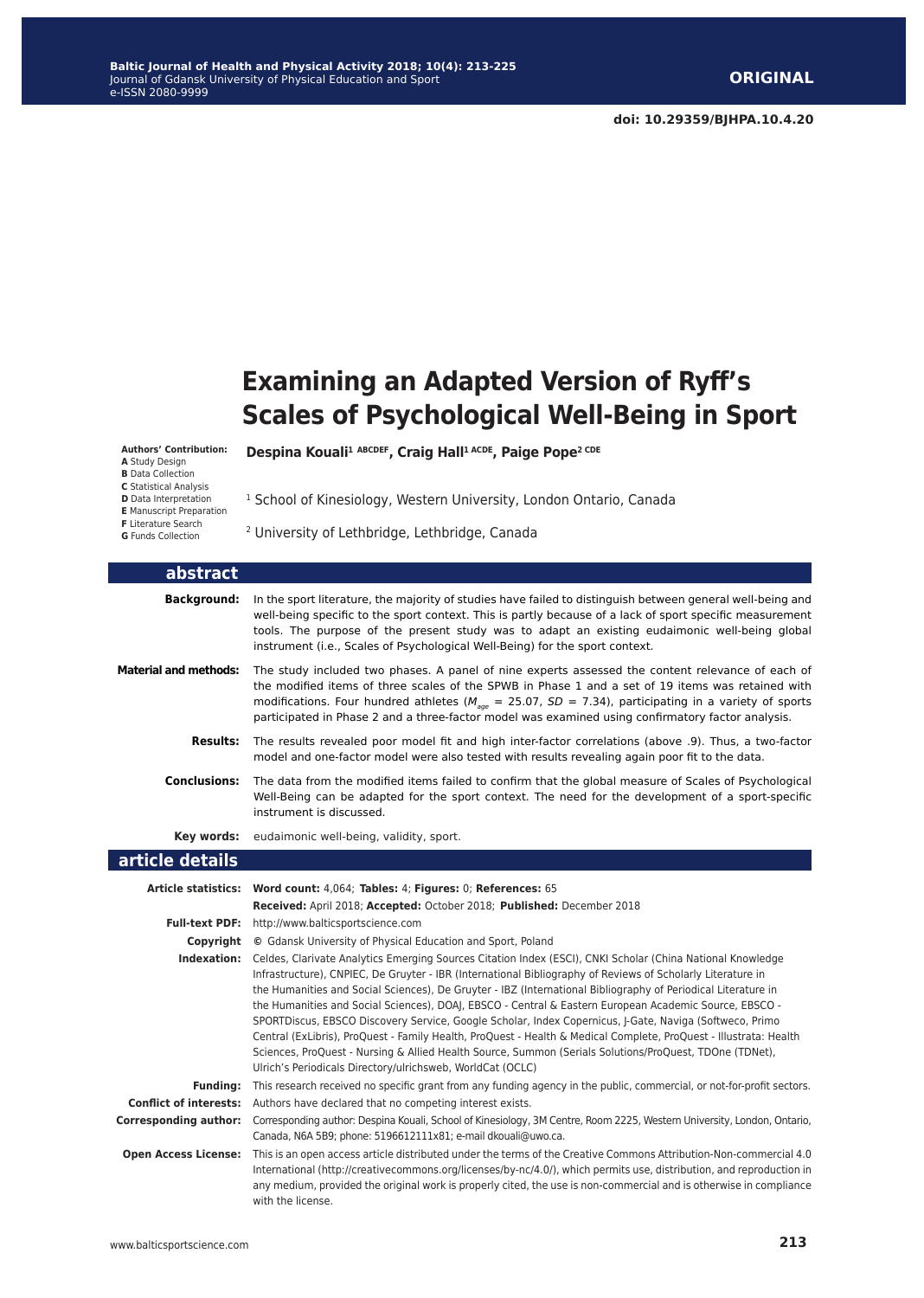# **introduction**

It is widely accepted that physical activity and participation in sport is linked to various physiological and psychological benefits [e.g., 1, 2], including but not limited to health related behaviors, cognitive development, enhanced self-confidence and self-esteem, high energy and vitality, and lower risk of depression. Sport provides opportunities for athletes to experience psychosocial development, thus promoting optimal functioning [3]. The World Health Organization emphasizes the concept of mental health as the foundation of well-being in which individuals realize their potential and increase their optimal functioning [4].

Research in different disciplines has articulated that well-being is an ambiguous, complex and difficult construct to define, without a universally accepted definition [5‒7]. However, there is a consensus that well-being has been derived from two philosophical views: the hedonic perspective and the eudaimonic perspective [7]. The hedonic perspective, initiated from the Greek philosopher Aristippus, maintains that the fundamental goal of life is to achieve the maximum amount of pleasure and happiness [7]. Based on this, philosophers and psychologists who adopted the hedonic tradition have equated hedonic pleasure with well-being and have used the term of subjective well-being to assess the construct [8]. Specifically, subjective well-being refers to (i.e., cognitive judgments and affective responses) individuals' beliefs and feelings about their own lives and consists of life satisfaction, the presence of positive affect, and the absence of negative affect [9, 10].

Drawing from Aristotle, the eudaimonic view focuses on eudaimonia which refers to the highest human good and requires reaching the best that is within us, living a complete human life, and self-realization. Aristotle emphasized functions, processes, and values in order to define well-being [11]. Eudaimonic theorists posit that living well would lead to pleasure but not all antecedents of pleasure entail eudaimonic living and would not promote well-being [12]. Thus, subjective happiness does not fully conceptualize well-being [11].

Eudaimonistic views are at the core of Self-Determination Theory (SDT; [13, 14]), a theory of full functioning and motivation. The SDT perspective, proposes that individuals choose their behavior in an attempt to satisfy their basic psychological needs (i.e., autonomy, competence, and relatedness) which are the foundations of optimal development, integrity, and well-being [14]. According to this, the fulfillment of the psychological needs is equally essential and beneficial to all individuals, and the more the individual's basic needs are satisfied, the more one's levels of self-determined motivation may increase (e.g., intrinsic motivation), leading to enhanced well-being and healthy human functioning [14], whereas need thwarting diminishes well-being [15]. In other words, psychological need satisfaction predicts optimal, thriving functioning [16].

Ryff and colleagues [17‒21] presented a multidimensional model of well-being based on philosophical underpinnings of eudaimonia and conceptual links of existential, humanistic, developmental, and clinical psychology regarding positive functioning. In particular, they identified six distinct components to describe well-being, which were: self-acceptance (i.e., awareness and acceptance of both personal strengths and limitations), positive relations with others (i.e., having quality interpersonal relationships with significant others),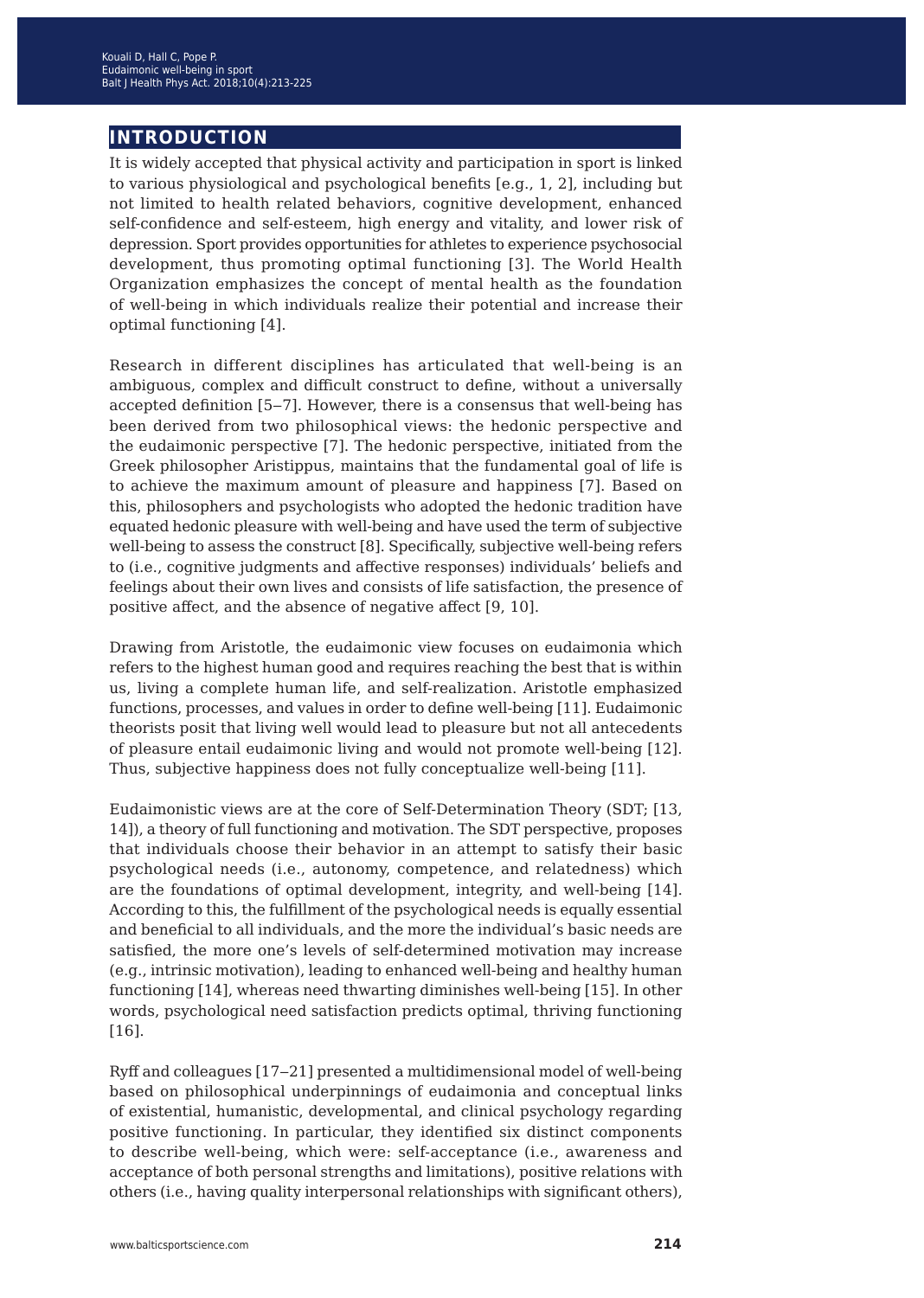autonomy (i.e., a sense of self-determination, independence, and regulation of behavior), environmental mastery (i.e., the capacity of managing effectively life situations), purpose in life (i.e., beliefs and goals asserting that life is meaningful), and personal growth (i.e., a sense of continued development one's potential).

To forge connections between the different conceptualizations and operationalizations of eudaimonic well-being, Huta and Waterman [22] discussed the points of convergence and divergence that exist between Ryan and Deci [7, 14] and Ryff's [17‒19] work. Most pertinent to the present discussion, Huta and Waterman highlighted the contrast in operationalization for eudaimonia between these researchers. Ryan and Deci have used various scales to assess the eudaimonic elements which are based on the SDT framework. For example, the General Causality Orientation Scale [23] has been used to assess autonomy orientation, the Aspiration Index [24] to measure intrinsic aspirations (i.e., meaningful relationships, personal growth, and community contributions), the Subjective Vitality Scale [25] to assess subjective vitality at both the individual difference level and the state level, the Mindful Attention and Awareness Scale [26] to measure mindfulness, and the Basic Psychological Needs Scale [27] to assess the need for autonomy, competence, and relatedness. In contrast, Ryff [17] developed the Scales of Psychological Well-Being (SPWB) to measure the six components she and her colleagues [20, 21] believe comprise eudaimonic well-being.

Since Ryff [17] developed the SPWB, more than 500 publications have used the instrument and multiple studies conducted in different cultural contexts have provided support for the six-factor model of well-being [e.g., 20, 28, 29, 30, 31]. For example, van Dierendonck [30] indicated a reasonable model fit (*χ<sup>2</sup> (693)* = 1110.76, *AIC* = 1302.20, *NNFI* = .87, *CFI* = .88, SRMR = .06), while Cheng and Chan [28] reported a moderate fit ( $\chi^2_{(237)}$  = 1430, *AIC* = 1945, *CFI* = .93, *SRMR* = .06) in a Chinese version of the SPWB.

However, a number of studies have raised concerns about the SPWB. In particular, some studies have suggested that it does not represent six distinct dimensions [e.g., 32-34]. The 20-item per scale version failed to produce a sixfactor solution in a study by Kafka and Kozma [32]. Specifically, an Exploratory Factor Analysis produced 15 factors, whereas when the factors were limited to six, the items failed to load based on Ryff's [17] structure. Springer and colleagues [33, 34] highlighted the overlap among four of the six dimensions (i.e., personal growth, purpose in life, self-acceptance, and environmental mastery). For example, Springer and Hauser [33] used data from the Wisconsin Longitudinal Study (WLS), and analyses revealed high correlations between purpose in life and self-acceptance (.97), self-acceptance and environmental mastery (.97), and purpose in life and environmental mastery (.96). Although van Dierendonck [30] and Cheng and Chan [28] indicated that the best model fit was the six-factor model, they found factor correlations approaching .90 [30], and between .69 and .93 [28] among these dimensions, respectively. Van Dierendonck et al. [31] also reported that purpose in life demonstrated high intercorrelations with self-acceptance (.97) and environmental mastery (.89), and personal growth showed relatively lower correlations with self-acceptance (.74), environmental mastery (.74), and purpose in life (.79).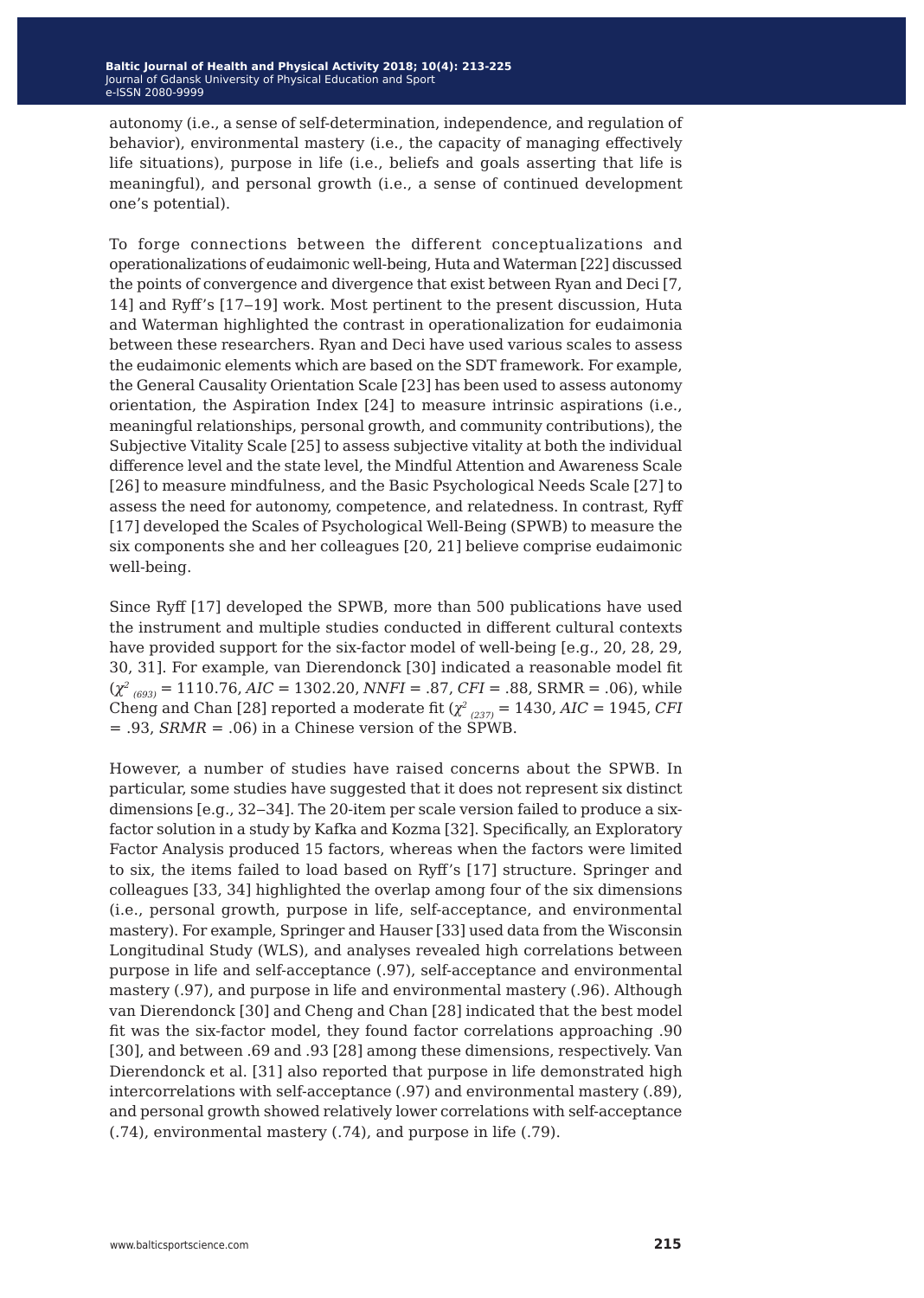In the sport literature, the majority of studies have failed to distinguish between general well-being and well-being specific to the sport context despite the established relationship between sport participation and wellbeing (for a review see [6]). The life of an athlete especially on elite level can be characterized as highly demanding, challenging, and stressful. The high dedication to sport with excessive hours of training despite illness, pain, or injuries, nutrition restrictions, and limited personal and social life may lead athletes to undergo difficult sport experiences and diminished well-being [35]. Therefore, assessing sport-specific well-being is warranted.

The Positive and Negative Affect Schedule (PANAS; [36]) and the Satisfaction with Life Scale (SWLS; [37]) are two global measures of subjective well-being that have been employed with athletes [e.g., 38-42]. A few studies have used the SPWB [17] to assess athletes' eudaimonic well-being but this is again only a global measure. For example, Lundqvist and Raglin [42] used the 18-item version of SPWB to examine the effects of basic need satisfaction, motivational climate, and personality on elite active orienteers' well-being. Additionally, Ferguson, Kowalski, Mack, and Sabiston [43] explored self-compassion and well-being in young women athletes, by employing the 84-item version of SPWB, and Baltzell and Akhtar [44] investigated the effectiveness of a mindful meditation training intervention on well-being of women soccer players by assessing the 54-item version of SPWB. The Subjective Vitality Scale (SVS; [25]) has been broadly used in sport psychology studies to measure subjective vitality as an indicator of athletes' eudaimonic well-being [e.g., 3, 45–48]. Despite the fact that SVS is a validate measure, it only captures one aspect of the eudaimonic viewpoint. The lack of an instrument for assessing athletes' well-being in the sport context has been highlighted [6, 49].

Given the lack of measures of eudaimonic well-being specific to sport, the purpose of the present study was: a) to adapt an existing global measure of eudaimonic well-being (i.e., SPWB; [17]) for the sport context and to assess the content validity of each modified item (Phase 1), and b) to examine the factorial validity of the sport specific version of the SPWB (Phase 2).

Given our research was grounded in SDT, only three out of six subscales of the SPWB were adapted (i.e., personal growth, purpose in life, and selfacceptance) for a number of reasons. Personal growth and purpose in life dimensions of well-being constitute the pillars of eudaimonia [18, 21]. Haybron [50] commented that Aristotle places purpose at the center of eudaimonia, because the belief of having goals and a purposeful life leads to the sense that one's life has meaning. Moreover, trying to answer which is the highest good (i.e., eudaimonia or hedonia), Huta [51] described eudaimonia as the highest path to personal fulfillment and stated that "It's simply beautiful to try to do the right thing, try to grow" (p. 225). Additionally, contemporary eudaimonism characterized eudaimonia as a meaningful living in which all individuals have the responsibility to know themselves and strive to selfrealization [21]. Accordingly, these dimensions (personal growth, purpose in life, and self-acceptance) were adapted.

Ryff's [17] multidimensional model of eudaimonic well-being and SDT as a model of eudaimonia are included under the umbrella of the contemporary eudaimonic psychological theories of well-being [52]. Both approaches incorporate the meaning of being fully functioning and eudaimonic [7]. That means that individuals can achieve optimal functioning through the pursuit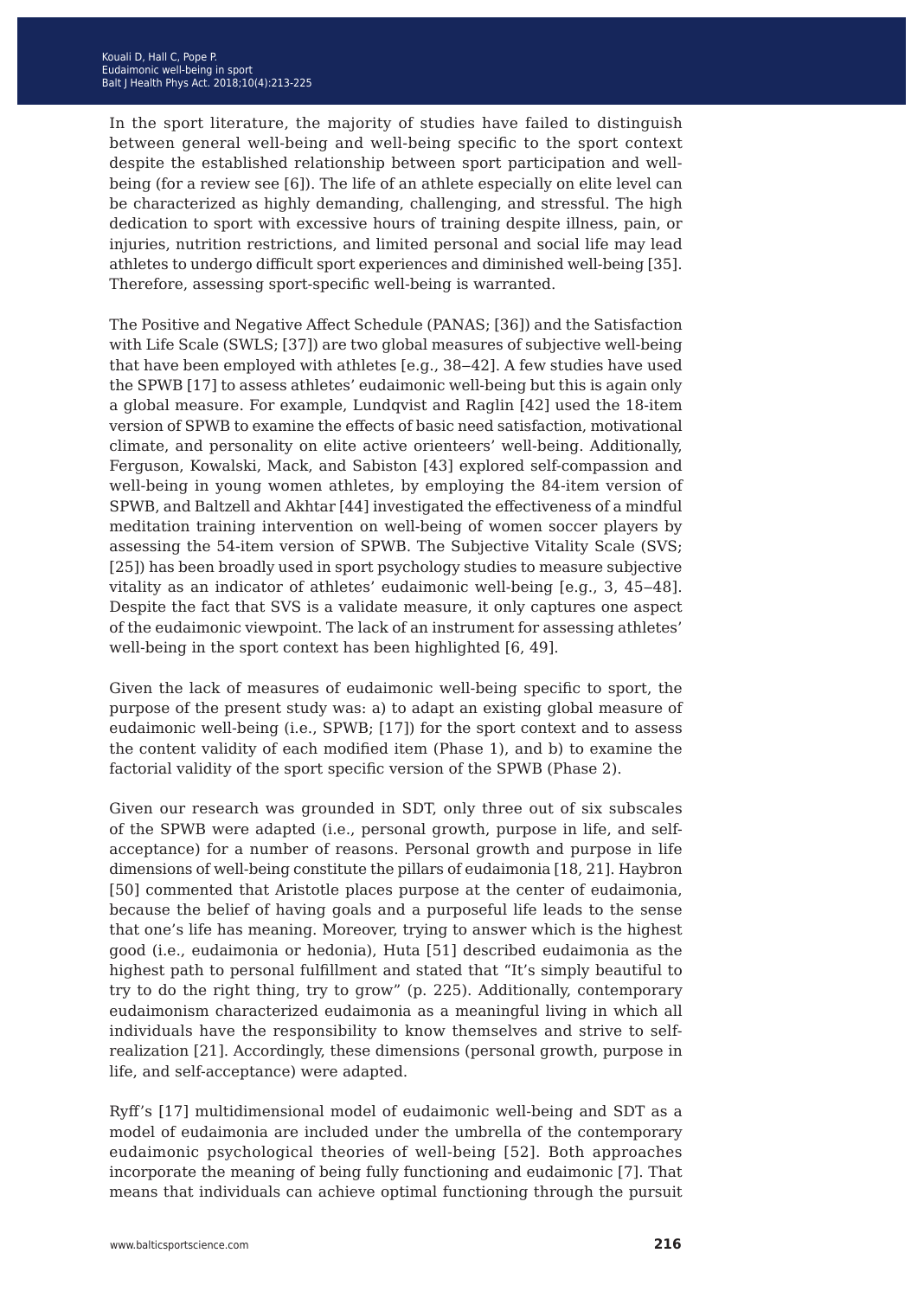of eudaimonic goals, the engagement in activities that foster eudaimonic living, and the satisfaction of the three psychological needs [52]. Accordingly, autonomy, environmental mastery, and positive relations with others as measured by the SPWB align with SDT by exhibiting similarities with the three basic psychological needs. Considering SDT's notion that the basic psychological needs are essential in fostering well-being (whereas Ryff uses these needs to define well-being; [7]), and that they have been demonstrated as positive predictors of well-being indicators in sport participation [45], the autonomy, environmental mastery, and positive relations with others subscales of SPWB were not adapted. These constructs can easily be assessed through the administration of existing sport specific measures of psychological needs satisfaction [53].

## **phase 1**

The purpose of Phase 1 was to adapt three subscales of Ryff's [17] SPWB for the sport context and assess the item-content validity (relevance) of the modified subscales.

## **material and methods**

*Participants.* Nine expert judges ( $n_{males} = 7$ ,  $n_{females} = 2$ ,  $M_{age} = 45.67$ , *SD* = 10.42) participated in the study. Participants included five academic researchers who have published multiple articles related to SDT and currently are conducting research based on this framework, and four academic researchers who have published multiple articles related to eudaimonic well-being and currently are conducting research on it.

*Procedure.* Approval for the study was granted by the institutional research ethics board. Three investigators adapted the three scales (i.e., Personal Growth, Purpose in Life, and Self-Acceptance) of the SPWB [17] to the sport context. There were 14 items per subscale (see Table 1 for the initial list of the 42 modified items).

The investigators contacted a panel of expert judges ( $N = 17$ ) via email to determine their willingness and availability to participate in an online survey. The nine aforementioned experts agreed to assess the item-content validity (relevance) of each of the modified items of the SPWB. Participants were forwarded a link to an internet based survey and asked to complete it.

After answering demographic questions, participants were asked to evaluate (yes or no) the technical qualities (i.e., length, readability, and clarity) of the modified items of the three scales (i.e., Personal Growth through Sport, Purpose in Sport, and Self-Acceptance in Sport) which have been reported to be important scale considerations [54]. More specifically, the experts were asked to assess the length ("Do you feel that any of the items are exceptionally lengthy?"), readability ("Do you feel that any of the items are too difficult to read?"), and clarity ("Do you feel that any of the items are unclear?") for each modified item. A comment box was also provided so the experts could explain any of their answers.

The last section of the questionnaire was related to the relevance of each item in assessing eudaimonic well-being in sport. Each expert first read the definition of each construct, and then rated (not relevant, relevant but needs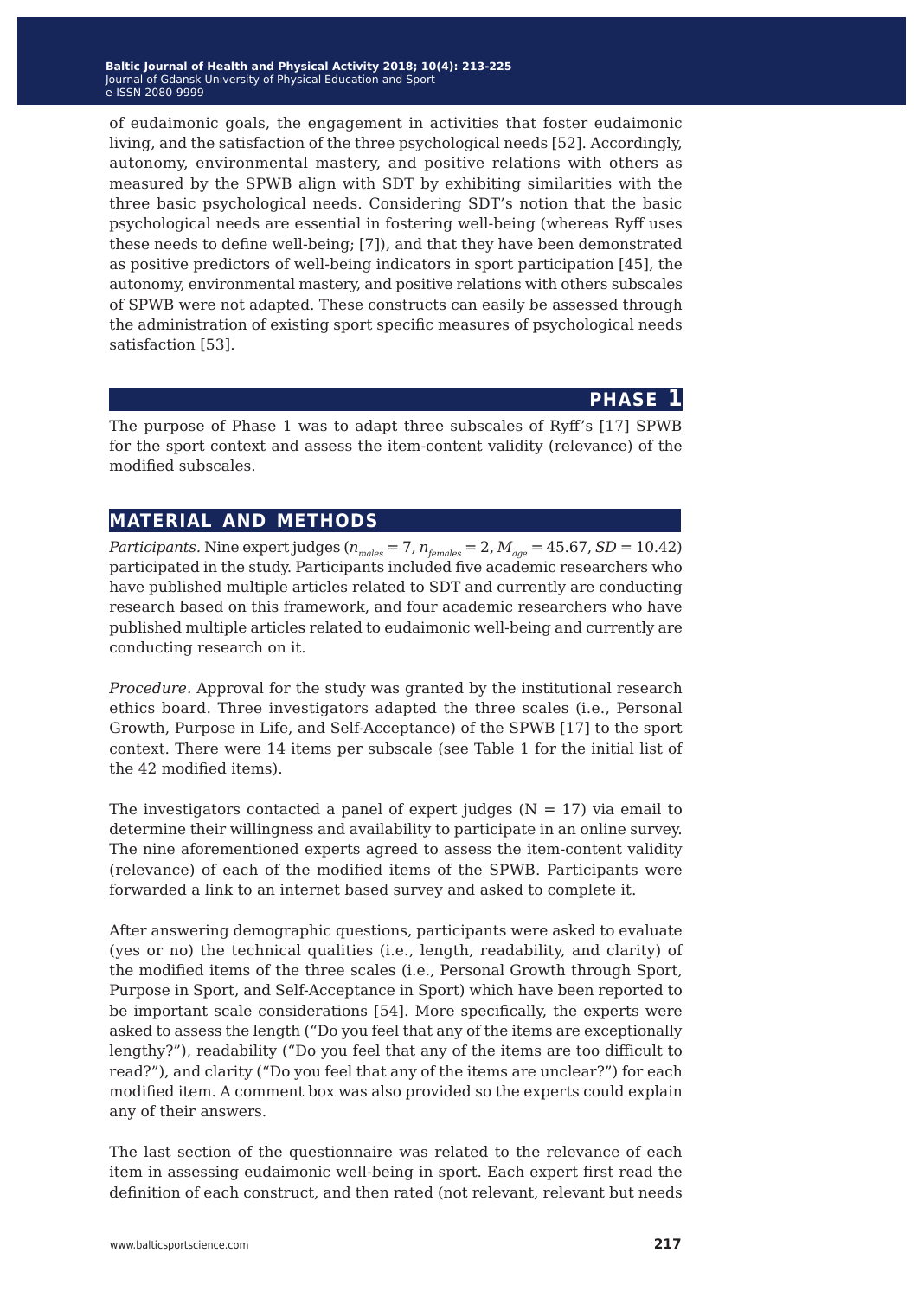minor alternations, or very relevant and succinct) how relevant the content of each item was to measuring each of the three constructs [55]. Again, the judges had the option to explain any of their answers by using the comment box under each item. At the end of the survey, the participants were provided with another comment box so they could provide any further comments.

## **results and discussion**

The data were inspected to determine if there were any missing responses or outliers. Experts' feedback (i.e., ratings, comments, suggestions) on all sections of the questionnaire was considered. In regards to the technical qualities of the items, all experts answered the three questions for each item. Three experts indicated that PGS4 (selected once), PGS10 (selected twice), and PIS1 (selected once) were lengthy items. Four experts indicated that PGS4 (selected four times), PGS5 (selected once), PGS8 (selected once), PGS10 (selected once), PIS2 (selected once), SAS10 (selected once), and SAS12 (selected once) were difficult to read. Additionally, six participants identified unclear items; PGS4 and PGS5 were reported by two experts, PGS6, PGS8, PGS11, PGS12, PGS13, PIS1, PIS4, PIS5, PIS12, PIS14, SAS1, SAS2, SAS5 were selected once, and SAS13 was selected by two participants.

The majority of the experts assessed the item-content validity of each modified item (i.e., 42 items in total). One SDT expert did not rate one item from PGS and another SDT expert did not rate one item from PIS. One eudaimonic wellbeing expert did not assess any item from the SAS subscale. Items PGS3, PSI8, and PSI13, and items PGS6, PGS11, and PIS4 were identified by eight (88.9%) and seven experts (77.8%) respectively as very relevant and succinct.

Three reviewers recommended eliminating or rewording negative items. Research has shown disadvantages of combining positively and negatively worded items in scales [56]. For example, respondents may make a mistake by agreeing with a negative statement while they disagree, or they find difficult to understand the difference with the positively worded items and they misinterpret the negatively worded items [57]. Consequently, these problems may lead to loss of internal reliability in the scales [58]. Another potential disadvantage is that researchers may make errors in coding by forgetting to reverse the scoring of the negative items [57]. Based on this, six items from PGS (PGS1, PGS4, PGS6, PGS10, PGS13, and PGS14), seven items from PIS (PIS2, PSI3, PSI5, PSI6, PSI7, PSI11, PSI14, and seven items from SAS (SAS3, SAS4, SAS7, SAS9, SAS10, SAS11, and SAS14) were identified as negatively scored items and were deleted. Item PIS10 ("Some people wander aimlessly through their sporting life, but I am not one of them") and item SAS12 ("In sport the past had its ups and downs, but in general, I wouldn't want to change it") which were negatively worded but positively scored were also deleted.

A pool of 20 items was retained. Considering both ratings (only 44.4% of responses rated this items as very relevant and succinct) and comments (e.g., the item was characterized as double barreled or depersonalized) by the experts, item PGS7 was also deleted ("In my view, athletes of every age are capable of growing and developing"). The majority of the responses of the reviewers were found to have a high level of agreement regarding the 19 retained items. Specifically, 67% and 33% of the total responses indicated that the items were very relevant and succinct, and need minor alternations, respectively.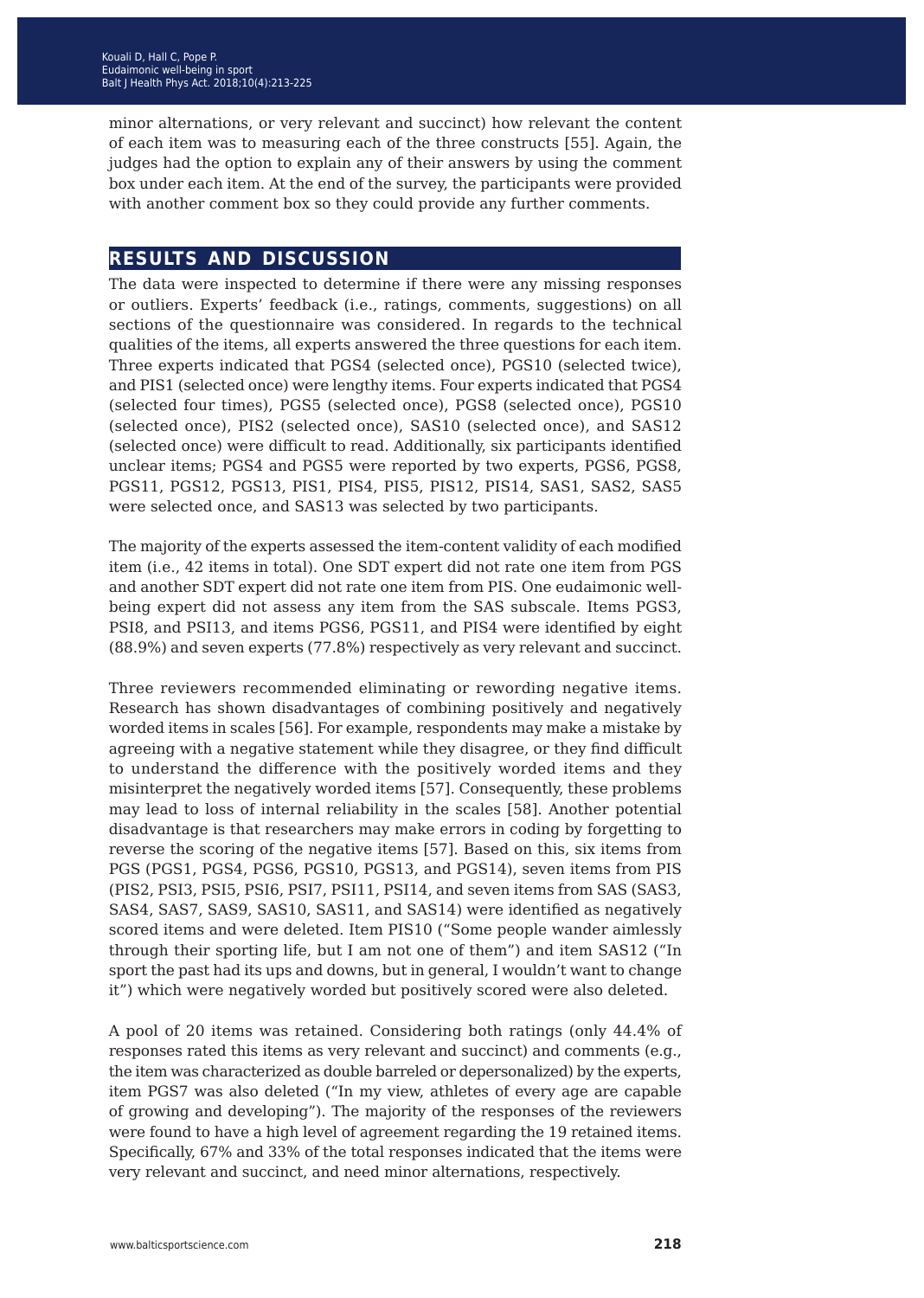#### Table 1. Initial Set of the 42 Modified Items of SPWB from Phase 1

| Item No.         | Item                                                                                                                    | Decision |
|------------------|-------------------------------------------------------------------------------------------------------------------------|----------|
|                  | Personal Growth through Sport                                                                                           |          |
| PGS1             | I am not interested in activities that will expand my horizons in sports.                                               | Deleted  |
| PGS <sub>2</sub> | As an athlete, I feel that I continue to learn more about myself as time goes by.                                       | Retained |
| PGS3             | I am the kind of person who likes to try new things in sport.                                                           | Retained |
| PGS4             | I don't want to try new ways of doing things in my sport(s) — my life as an athlete is fine<br>the way it is.           | Deleted  |
| PGS5             | I think it is important to try new sport experiences that challenge how you think about<br>yourself and the world.      | Retained |
| PGS6             | When I think about it, I haven't really improved much as a person through sport over the years.                         | Deleted  |
| PGS7             | In my view, athletes of every age are capable of growing and developing.                                                | Deleted  |
| PGS8             | With time, I have gained a lot of insight about life through sport that has made me a<br>stronger, more capable person. | Retained |
| PGS9             | I have the sense that I have developed a lot as a person through sport(s) over time.                                    | Retained |
| PGS10            | I do not enjoy being in new sport situations that require me to change my old familiar<br>ways of doing things.         | Deleted  |
| PGS11            | For me, sport has been a continuous process of learning, changing, and growth.                                          | Retained |
| PGS12            | I enjoy seeing how my views as an athlete have changed and matured over the years.                                      | Retained |
| PGS13            | I gave up trying to make big improvements or changes in my life as an athlete a long time ago.                          | Deleted  |
| PGS14            | In sport there is truth to the saying you can't teach an old dog new tricks.                                            | Deleted  |
|                  | Purpose in Sport                                                                                                        |          |
| PIS1             | I feel good when I think of what I've done in sport in the past and what I hope to do in the future.                    | Retained |
| PIS <sub>2</sub> | I live life in sport one day at a time and don't really think about the future.                                         | Deleted  |
| PIS4             | I have a sense of direction and purpose in sport.                                                                       | Retained |
| PIS5             | My sport daily activities often seem trivial and unimportant to me.                                                     | Deleted  |
| PIS <sub>6</sub> | I don't have a good sense of what it is I'm trying to accomplish in sport.                                              | Deleted  |
| PIS7             | I used to set goals for myself in sport, but that now seems like a waste of time.                                       | Deleted  |
| PIS8             | I enjoy making plans for my future in sport and working to make them a reality.                                         | Retained |
| PIS9             | I am an active person in carrying out the plans I set for myself in sport.                                              | Retained |
| <b>PIS10</b>     | Some people wander aimlessly through their sporting life, but I am not one of them.                                     | Deleted  |
| PIS11            | I sometimes feel as if I've done all there is to do in my sport(s).                                                     | Deleted  |
| <b>PIS12</b>     | My aims in sport have been more a source of satisfaction than frustration to me.                                        | Retained |
| PIS13            | I find it satisfying to think about what I have accomplished in sport.                                                  | Retained |
| <b>PIS14</b>     | In the final analysis, I'm not so sure that my sporting life adds up to much.                                           | Deleted  |
|                  | Self-Acceptance in Sport                                                                                                |          |
| SAS1             | When I look at the story of my life in sport, I am pleased with how things have turned out.                             | Retained |
| SAS2             | In general, I feel confident and positive about myself as an athlete.                                                   | Retained |
| SAS3             | I feel like many of the people I know have gotten more out of sport than I have.                                        | Deleted  |
| SAS4             | Given the opportunity, there are many things about myself as an athlete that I would change.                            | Deleted  |
| SAS5             | I like most aspects of my personality as an athlete.                                                                    | Retained |
| SAS6             | I made some mistakes in the past in sport, but I feel that all in all everything has worked<br>out for the best.        | Retained |
| SAS7             | In many ways, I feel disappointed about my achievements in sport.                                                       | Deleted  |
| SAS8             | For the most part, I am proud of who I am as an athlete and the life I lead in sport.                                   | Retained |
| SAS9             | I envy many people for the lives they lead in sport.                                                                    | Deleted  |
| SAS10            | My attitude about myself as an athlete is probably not as positive as most athletes feel<br>about themselves.           | Deleted  |
| SAS11            | Many days I wake up feeling discouraged about how I have lived my life in sport.                                        | Deleted  |
| SAS12            | In sport the past had its ups and downs, but in general, I wouldn't want to change it.                                  | Deleted  |
| SAS13            | When I compare myself to friends and acquaintances in sport, it makes me feel good<br>about who I am as an athlete.     | Retained |
| SAS14            | In sport everyone has their weaknesses, but I seem to have more than my share.                                          | Deleted  |

*PGS = Personal Growth through Sport; PIS = Purpose in Sport; SAS = Self-Acceptance through Sport.*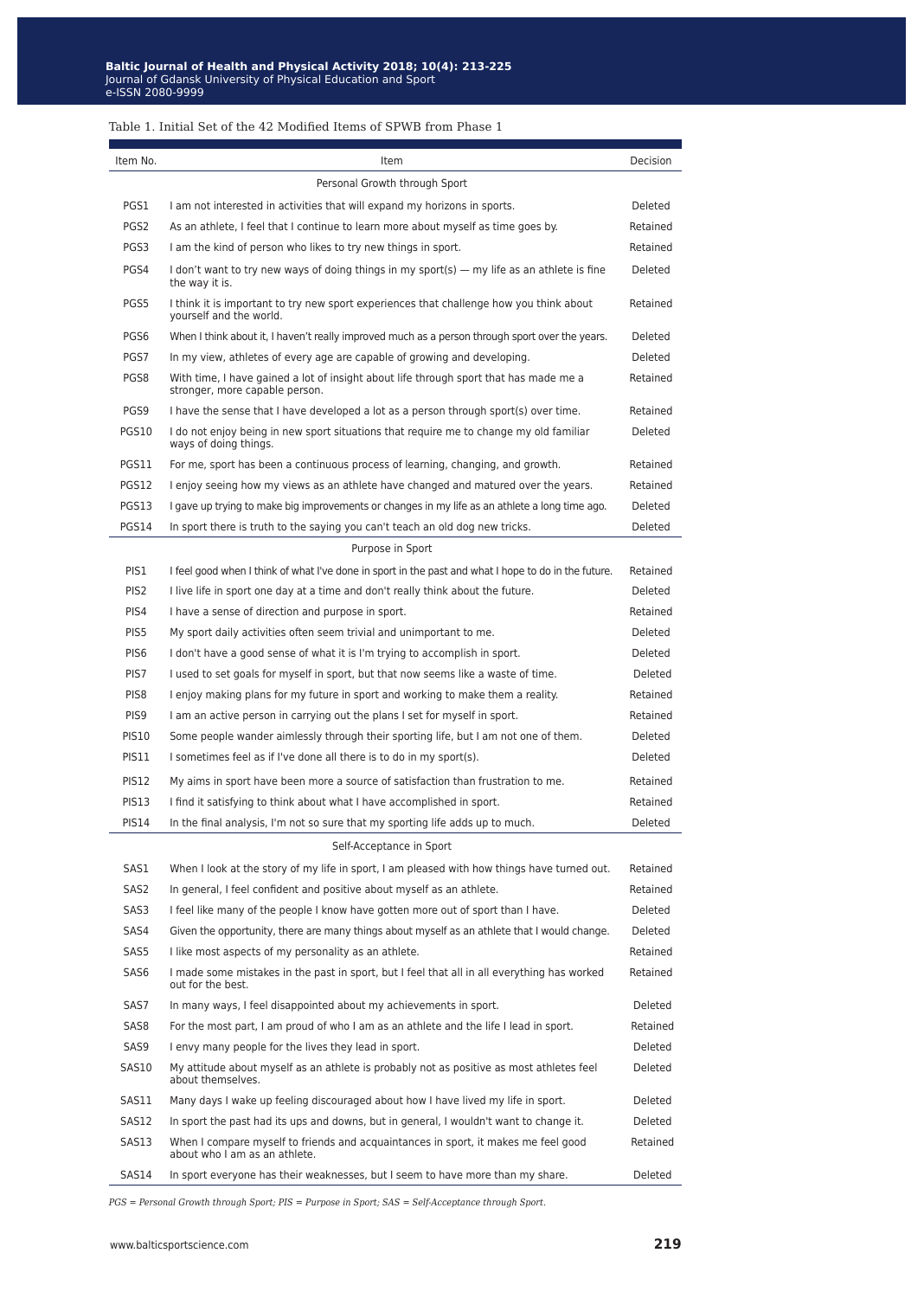#### Table 2. Initial Set of the 42 Modified Items of SPWB from Phase 1

| Item No.                                                                                          | Item                                                                                      |  |  |  |
|---------------------------------------------------------------------------------------------------|-------------------------------------------------------------------------------------------|--|--|--|
|                                                                                                   | Personal Growth through Sport                                                             |  |  |  |
| PGS2                                                                                              | As an athlete, I feel that I continue to learn more about myself.                         |  |  |  |
| PGS3                                                                                              | I am the kind of athlete who likes to try new things.                                     |  |  |  |
| PGS5                                                                                              | It is important to try new sport experiences that challenge how I think about myself.     |  |  |  |
| PGS8                                                                                              | I have gained a lot of insight about life through sport.                                  |  |  |  |
| PGS9                                                                                              | I have developed a lot as a person through sport.                                         |  |  |  |
| PGS11                                                                                             | For me, sport has been a continuous process of personal growth.                           |  |  |  |
| PGS12                                                                                             | I enjoy seeing how my views as an athlete have matured.                                   |  |  |  |
|                                                                                                   | Purpose in Sport                                                                          |  |  |  |
| PIS1                                                                                              | I think of what I hope to do in the future as an athlete.                                 |  |  |  |
| PIS4                                                                                              | I have a sense of direction in sport.                                                     |  |  |  |
| PIS8                                                                                              | I enjoy planning my future in sport.                                                      |  |  |  |
| PIS <sub>9</sub>                                                                                  | As an athlete I carry out the plans I set for myself.                                     |  |  |  |
| <b>PIS12</b>                                                                                      | My goals in sport have been a source of satisfaction.                                     |  |  |  |
| <b>PIS13</b>                                                                                      | I think about what I have accomplished in sport.                                          |  |  |  |
|                                                                                                   | Self-Acceptance in Sport                                                                  |  |  |  |
| SAS1                                                                                              | As an athlete, I am pleased with how things have turned out.                              |  |  |  |
| SAS2                                                                                              | In general, I feel positive about myself as an athlete.                                   |  |  |  |
| SAS5                                                                                              | I like most aspects of myself as an athlete.                                              |  |  |  |
| SAS6                                                                                              | I made some mistakes in sport, but I feel overall everything has worked out for the best. |  |  |  |
| SAS8                                                                                              | I am proud of the life I lead in sport.                                                   |  |  |  |
| SAS13                                                                                             | When I compare myself to others in sport, I feel good about who I am as an athlete.       |  |  |  |
| PGS = Personal Growth through Sport; PIS = Purpose in Sport; SAS = Self-Acceptance through Sport. |                                                                                           |  |  |  |

**phase 2**

The purpose of this phase was to examine the construct validity of the 19-item modified version of the SPWB.

## **material and methods**

*Participants.* Three hundred twelve male and 88 female athletes ( $M_{\text{age}} = 25.07$ , *SD* = 7.34) that engaged in 15 different team and individual sports participated in the study. The sports included soccer  $(n = 186)$ , track and field  $(n = 56)$ , volleyball (*n* = 52), running (*n* = 33), basketball (*n* = 28), futsal (n = 10), swimming (*n* = 10), triathlon  $(n = 9)$ , golf  $(n = 5)$ , cycling  $(n = 3)$ , water-skiing,  $(n = 3)$ , karate  $(n=2)$ , biathlon  $(n=1)$ , kickboxing  $(n=1)$ , and tennis  $(n=1)$ . The athletes played at club (*n* = 21), varsity (*n* = 24), regional (*n* = 16), provincial (*n* = 287), national  $(n = 32)$ , and international  $(n = 19)$  levels (1 athlete did not specify his competitive level) with a large range of years of participation in their sport, ranging from 1 to 35 years ( $M = 11.90$ ,  $SD = 5.89$ ). The athletes also had a large range of practice hours, ranging from 2 to 30 hours per week  $(M = 11.46, SD = 4.10)$ . In regard to the stage of the competitive season of their sport, most of the athletes reported that they were at the pre-season stage  $(n = 276)$ . 91.3% of the participants were Caucasian (*n* = 365), whereas 8.7% included African American (*n* = 9), Hispanic  $(n = 7)$ , Asian  $(n = 3)$ , and other  $(n = 16)$  ethnic groups.

*Procedure.* Once approval was granted by the institutional research ethics board, participant recruitment began. One of the investigators first contacted the coaches in order to receive permission to contact the athletes. After receiving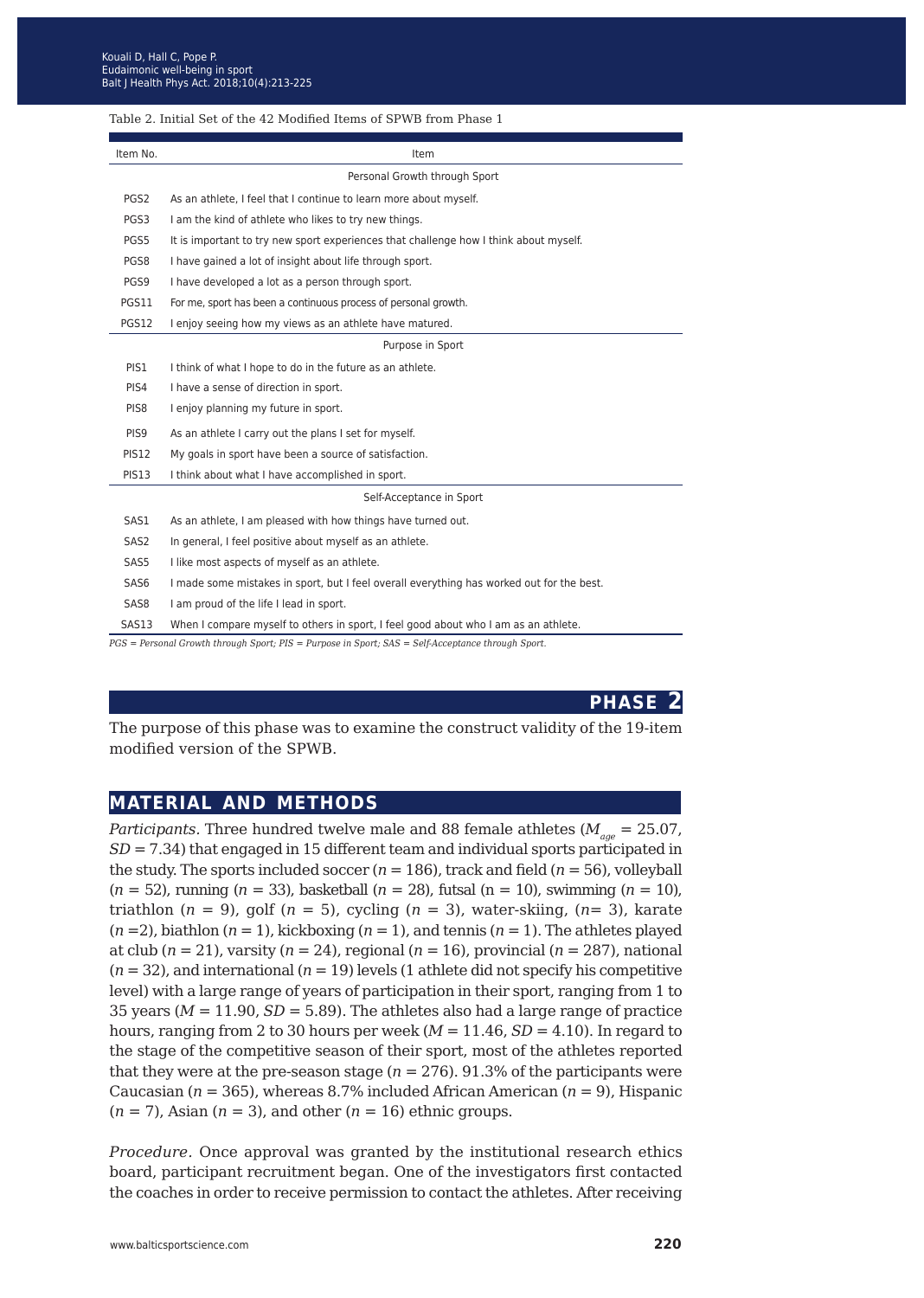permission from coaches, one of the investigators attended the practice facility and contacted the athletes before or after their practice, explaining to them briefly the purpose of the study. A letter of information was provided to the athletes and the interested athletes that wished to participate completed the questionnaire using paper and pencil (without the presence of the coaches) or emailed the investigator and requested the link to the questionnaire. An email script with the questionnaire link was sent by the investigator to the interested participants that wished to complete the survey online. Completion of the questionnaire indicated participants' consent to participate.

*Measure.* Eudaimonic well-being in the sport context was assessed via the 19-item modified version of SPWB [17] developed in Phase 1. All the items were answered on a 6-point Likert scale ranging from 1 (strongly disagree) to 6 (strongly agree).

*Data analysis.* The factorial validity of the scales was examined with confirmatory factor analysis (CFA) using AMOS 24.0 software [59]. Specifically, a three-factor model was hypothesized with items restricted to load on their corresponding factor. The goodness-of-fit of the hypothesized model was tested using multiple indices [60]: the chi-square statistic  $(\chi^2)$ , the comparative fit index (CFI), the tucker-lewis index (TLI), the root mean square error of approximation (RMSEA), and the standardized root mean residual (SRMR). According to Hu and Bentler [60], for CFI and TLI, values above .95 indicate an excellent fit while for RMSEA values equal or less than .06 are desired. Also, SRMR values less than .08 denote acceptable fit. Additionally, modification indices were examined to identify items that potentially cross-load or are problematic. Descriptive statistics and internal consistencies (Cronbach's alpha) of the three scales were also estimated.

# **results and discussion**

The hypothesized three-factor model with the 19 items showed a poor fit to the data (*χ<sup>2</sup> (149)* = 501.45, *p* = .00; *CFI* = .86; *TLI* = .84; *RMSEA* = .08, *SRMR* = .06). Only one of the fit indices (i.e., SRMR) reached the cut-off criterion for a good fitting model. CFA also revealed high correlations (above .9) between the factors, particularly between PIS and SAS (.932), PGS and PIS (.929), and PGS and SAS (.917). Therefore, a two-factor (PIS and SAS were combined into one factor) and one-factor model with the 19 items were also tested. Both models again revealed a poor fit to the data. Similarly with the three-factor model, high inter-factor correlation was found for the two-factor model (.941). The fit indices of all the examined models are presented in Table 3. Additionally, the descriptive statistics and internal consistency of each scale can be viewed in Table 4.

Considering the poor model fit and the high inter-factor correlations, the data from the modified items failed to confirm that the three factors of wellbeing in sport are distinguishable. Additionally, after the three factors were combined into two factors, and then into a single factor, again a poor model fit was revealed, suggesting that the adapted version of SPWB [17] cannot represent a well-being instrument for the sport context.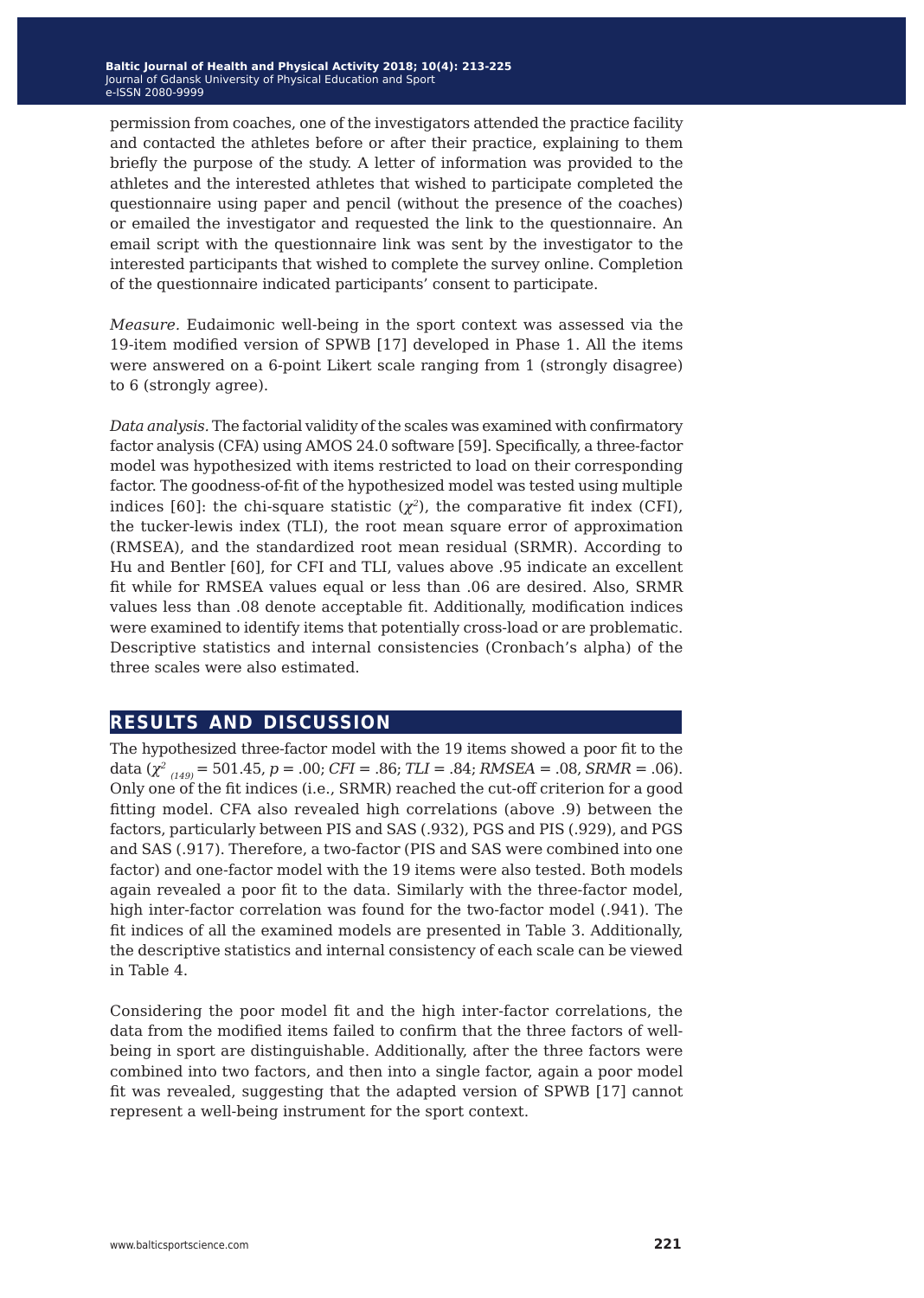| Model          | $\chi^2$ (df) | CFI | TLI | RMSFA | <b>SRMR</b> |
|----------------|---------------|-----|-----|-------|-------------|
| 3-Factor model | 501.45 (149)  | .86 | .84 | .08   | .06         |
| 2-Factor model | 509.30 (151)  | .85 | .84 | .08   | .06         |
| 1-Factor model | 520.66 (152)  | 85  | .83 | .08   | .06         |

Table 3. Fit Indices of Confirmatory Factor Analysis for Models Tested in Phase 2

 *χ<sup>2</sup>= chi-squared test; CFI = comparative fit index; TLI = Tucker-Lewis index; RMSEA = root mean square error off approximation; SRMR = standardized root mean residual.*

Table 4. Descriptive Statistics and Internal Consistency Coefficients of the Three Scales from Phase 2

| Scale       | M    | SD  |     |
|-------------|------|-----|-----|
| PGS-7 items | 5.06 | .66 | .76 |
| PIS-6 items | 4.87 | .73 | .77 |
| SAS-6 items | 4.72 | .76 | 75  |

*PGS = Personal Growth through Sport; PIS = Purpose in Sport; SAS = Self-Acceptance through Sport; M = Mean; SD = Standard Deviation; α = Cronbach alpha coefficient.*

## **general discussion**

While there is considerable interest in athletes' eudaimonic well-being, there is no sport specific measure of this construct. The first purpose of this research was to adapt three scales (Personal Growth, Purpose in Life, and Self-Acceptance) of the SPWB [17] in order to measure eudaimonic well-being in the sport context and to assess the content validity (relevance) of each of the modified items. The initial adapted scales consisted of 14 items per scale (42 items in total), which were reduced to seven items for PGS, six items for PIS, and six items for SAS (19 items in total) based on the feedback (i.e., ratings, comments, and suggestions) from an expert panel.

The second purpose of the present study was to examine the factorial validity of the 19-item modified version of SPWB by using CFA. The data failed to confirm the hypothesized three-factor model. The results revealed that there was overlap among the three scales due to high inter-factor correlations, and therefore the three dimensions of well-being were not distinguishable. Springer and colleagues [33, 34] have suggested that there are less than six factors representing Ryff's [17] model of well-being. Specifically, the factorial validity of Ryff's SPWB was assessed by using data from three major surveys with large and diverse samples and various versions of the construct. Springer and Hauser found high inter-factor correlations (close to 1.0) among four dimensions of Ryff's model (personal growth, purpose in sport, self-acceptance, and environmental mastery). Similar results regarding the overlap between these factors were also found in subsequent studies [61–63].

Given our own findings and the work by Springer et al. [34], the three scales were also combined into two factors, and finally into one single factor. The results of both models were similar to the three-factor model, indicating that the modified items failed to represent well-being in sport. Although the SPWB has been employed in sport studies to assess athletes' well-being on a global level [e.g., 43, 44, 64] the present attempt to adapt this instrument to be sport specific was not successful.

A strength of the present study was the rigorous process employed to try and adapt three subscales of the SPWB to sport. The present study, however, is not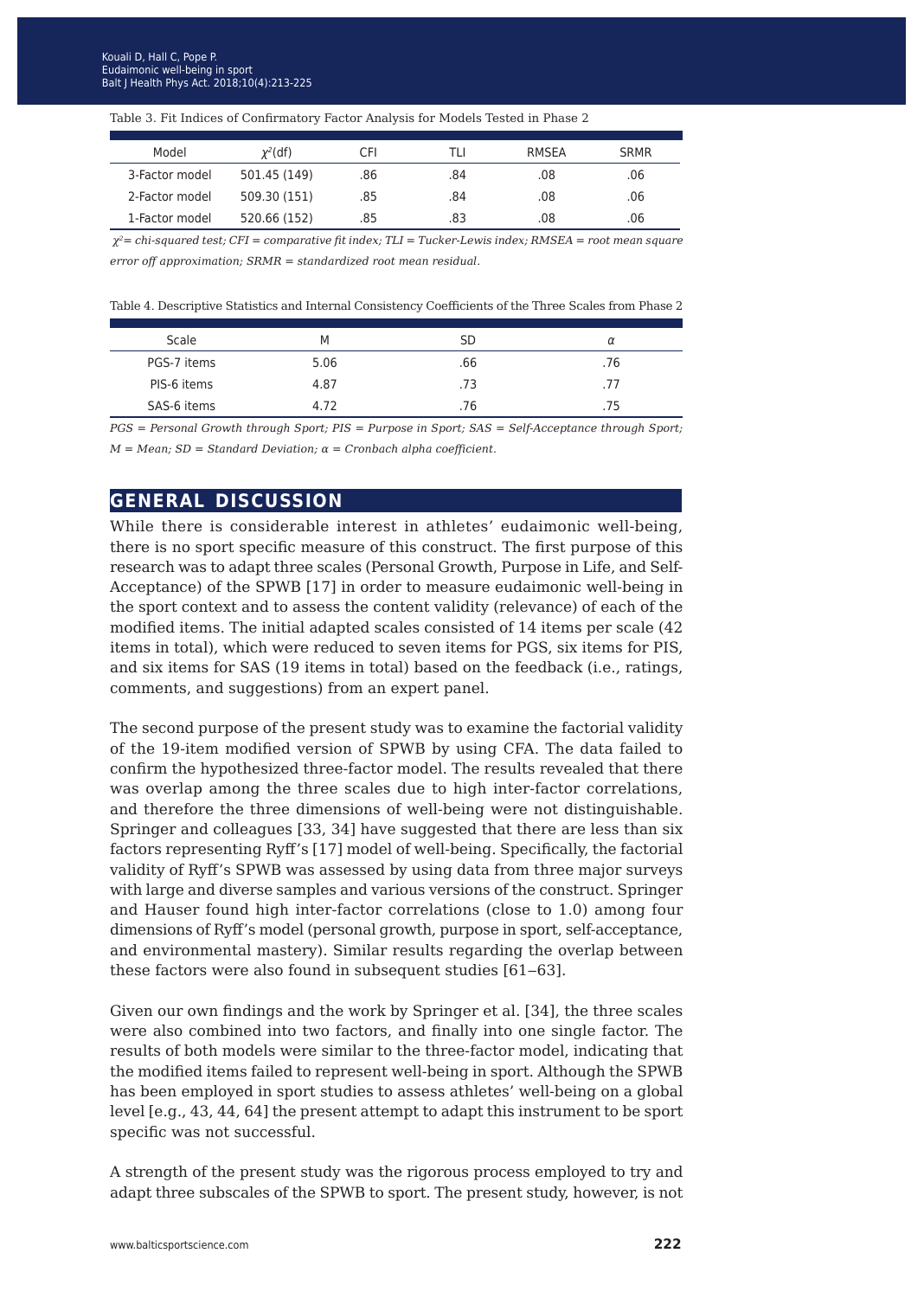without limitations. One limitation of the study was the sampling characteristics in Phase 2; the majority of the participants were young male athletes. Furthermore, most of the athletes were soccer players at the pre-season stage of the competitive season. It is possible that if athletes were in the middle of the competitive season, the scores for each modified item might vary. Accordingly, comparisons based on athletes' characteristics should be investigated in future studies. Scholars should examine whether athletes' well-being varies with age, gender, sport, competitive level, and cross-cultural factors.

### **conclusions**

At the present time researchers have two options for assessing well-being in sport. One is to employ a global measure of well-being such as the SPWB. The second option, which has been typically used by SDT researchers, is to employ multiple instruments to assess different aspects of eudaimonic wellbeing. Neither approach is ideal, and an instrument that encompasses all the components of eudaimonic well-being would provide more opportunities to further investigate and understand the relationship between sport participation and well-being [6, 65]. Accordingly, researchers are encouraged to develop a sport-specific measure of well-being based on the eudaimonic perspective.

### **references**

- [1] Quested E, Duda JL. Exploring the social-environmental determinants of well-and ill-being in dancers: A test of basic needs theory. J Sport Exerc Psychol. 2010;32:39-60.<https://doi.org/10.1123/jsep.32.1.39>
- [2] Reinboth M, Duda JL, Ntoumanis N. Dimensions of coaching behavior, need satisfaction, and the psychological and physical welfare of young athletes. Motiv Emot. 2004;28:297-313. [https://doi.](https://doi.org/10.1023/B:MOEM.0000040156.81924.b8) [org/10.1023/B:MOEM.0000040156.81924.b8](https://doi.org/10.1023/B:MOEM.0000040156.81924.b8)
- [3] Adie JW, Duda JL, Ntoumanis N. Perceived coach-autonomy support, basic need satisfaction and the well-and ill-being of elite youth soccer players: A longitudinal investigation. Psychol Sport Exerc. 2012;13:51-59. <https://doi.org/10.1016/j.psychsport.2011.07.008>
- [4] WHO. Strengthening mental health promotion. World Health Organization (Fact sheet, No. 220). Geneva; 2001:1.
- [5] Mayoh J, Jones I. Making well-being an experiential possibility: The role of sport. Qual Res Sport, Exerc Health. 2015;7:235-252. <https://doi.org/10.1080/2159676X.2014.893901>
- [6] Lundqvist C. Well-being in competitive sports—The feel-good factor? A review of conceptual considerations of well-being. Int Rev Sport Exerc Psychol. 2011;4:109-27. [https://doi.](https://doi.org/10.1080/1750984X.2011.584067) [org/10.1080/1750984X.2011.584067](https://doi.org/10.1080/1750984X.2011.584067)
- [7] Ryan RM, Deci EL. On happiness and human potentials: A review of research on hedonic and eudaimonic well-being. Annu Rev Psychol. 2001;52:141-166. [https://doi.org/10.1146/annurev.](https://doi.org/10.1146/annurev.psych.52.1.141) [psych.52.1.141](https://doi.org/10.1146/annurev.psych.52.1.141)
- [8] Diener E. Subjective well-being. Psychol Bull. 1984;95:542-575. h[ttps://doi.org/10.1037/0033-](https://doi.org/10.1037/0033-2909.95.3.542) [2909.95.3.542](https://doi.org/10.1037/0033-2909.95.3.542)
- [9] Diener ED, Emmons RA, Larsen RJ, Griffin S. The satisfaction with life scale. J Psychol Assess. 1985;49:71-75. [https://doi.org/10.1207/s15327752jpa4901\\_13](https://doi.org/10.1207/s15327752jpa4901_13)
- [10] Diener E, Suh EM, Lucas RE, Smith HL. Subjective well-being: Three decades of progress. Psychol Bull. 1999;125:276-302. <https://doi.org/10.1037/0033-2909.125.2.276>
- [11] Ryan RM, Huta V. Wellness as healthy functioning or wellness as happiness: The importance of eudaimonic thinking (response to the Kashdan et al. and Waterman discussion). J Posit Psychol. 2009;4:202-204.<https://doi.org/10.1080/17439760902844285>
- [12] Ryan RM, Huta V, Deci EL. Living well: A self-determination theory perspective on eudaimonia. J Happiness Stud. 2008;9:139-170. <https://doi.org/10.1007/s10902-006-9023-4>
- [13] Deci EL, Ryan RM. Intrinsic motivation and self-determination in human behavior. New York: Plenum; 1985.<https://doi.org/10.1007/978-1-4899-2271-7>
- [14] Ryan RM, Deci EL. Self-determination theory and the facilitation of intrinsic motivation, social development, and well-being. Ame Psychol. 2000;55:68-78.<https://doi.org/10.1037/0003-066X.55.1.68>
- [15] Bartholomew KJ, Ntoumanis N, Ryan RM, Thøgersen-Ntoumani C. Psychological need thwarting in the sport context: Assessing the darker side of athletic experience. J Sport Exerc Psychol. 2011;33:75-102. <https://doi.org/10.1123/jsep.33.1.75>
- [16] Ryan RM, Curren RR, Deci EL. What humans need: Flourishing in Aristotelian philosophy and selfdetermination theory. In Waterman AS, editor. The best Within Us: Positive Psychology Perspectives on Eudaimonia. Washington DC: American Psychological Association; 2013, 57-75. [https://doi.](https://doi.org/10.1037/14092-004) [org/10.1037/14092-004](https://doi.org/10.1037/14092-004)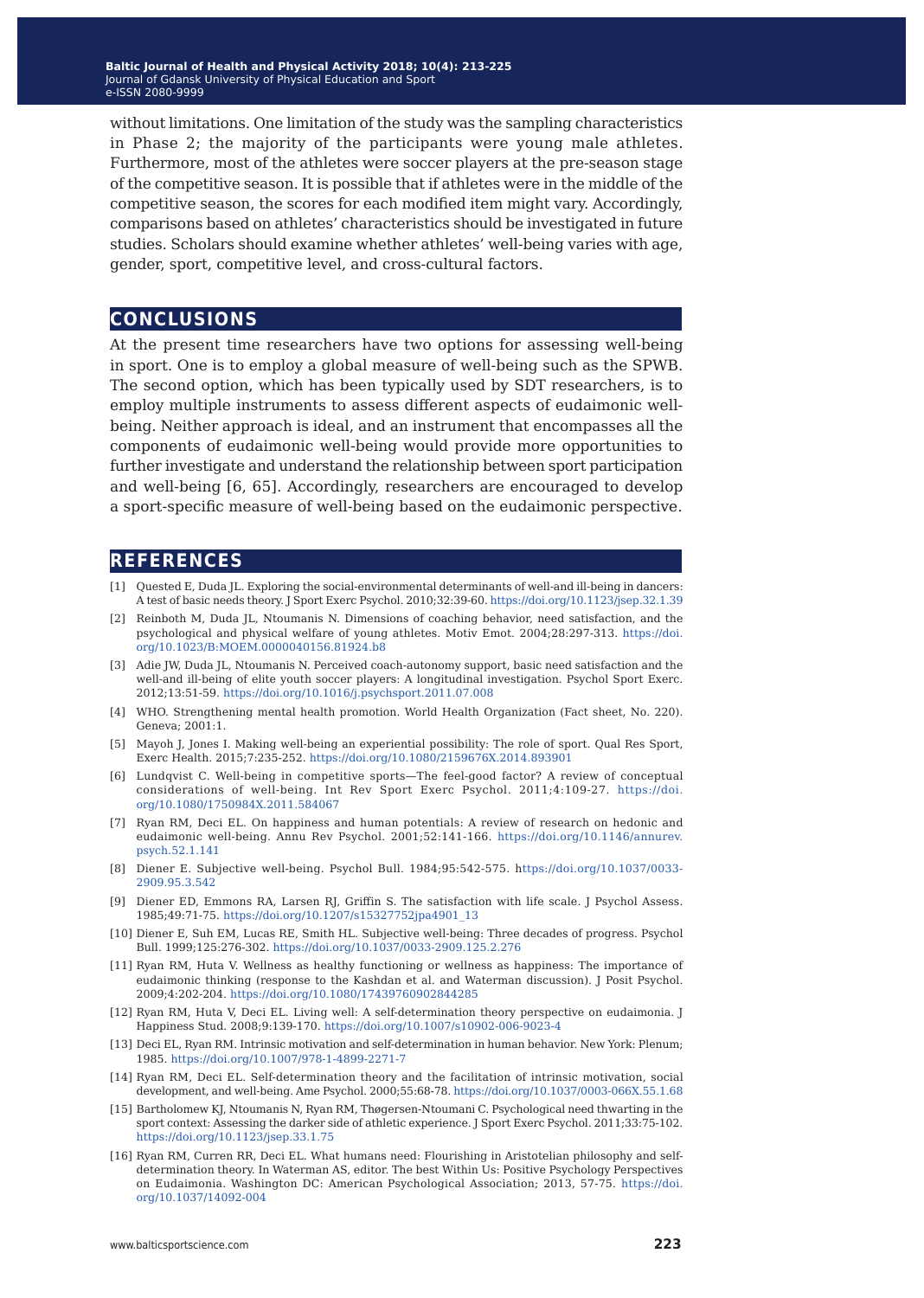- [17] Ryff CD. Happiness is everything, or is it? Explorations on the meaning of psychological well-being. J Personal Soc Psychol. 1989;57:1069-1081.<https://doi.org/10.1037/0022-3514.57.6.1069>
- [18] Ryff CD. Eudaimonic well-being and health: Mapping consequences of self-realization. In Waterman AS, editor. The best Within Us: Positive Psychology Perspectives on Eudaimonia. Washington DC: American Psychological Association; 2013, 77-98. <https://doi.org/10.1037/14092-005>
- [19] Ryff CD. Psychological well-being revisited: Advances in the science and practice of eudaimonia. Psychother Psychosom. 2014;83:10-28. <https://doi.org/10.1159/000353263>
- [20] Ryff CD, Keyes CL. The structure of psychological well-being revisited. J Personal Soc Psychol. 1995;69:719-727.<https://doi.org/10.1037/0022-3514.69.4.719>
- [21] Ryff CD, Singer BH. Know thyself and become what you are: A eudaimonic approach to psychological well-being. J Happiness Stud. 2008;9:13-39. <https://doi.org/10.1007/s10902-006-9019-0>
- [22] Huta V, Waterman AS. Eudaimonia and its distinction from hedonia: Developing a classification and terminology for understanding conceptual and operational definitions. J Happiness Stud. 2014;15:1425-1456. <https://doi.org/10.1007/s10902-013-9485-0>
- [23] Deci EL, Ryan RM. The general causality orientations scale: Self-determination in personality. J Res Personal. 1985;19:109-134. [https://doi.org/10.1016/0092-6566\(85\)90023-6](https://doi.org/10.1016/0092-6566(85)90023-6)
- [24] Kasser T, Ryan RM. A dark side of the American dream: Correlates of financial success as a central life aspiration. J Personal Soc Psychol. 1993;65:410-422.<https://doi.org/10.1037/0022-3514.65.2.410>
- [25] Ryan RM, Frederick C. On energy, personality, and health: Subjective vitality as a dynamic reflection of well‐being. J Personal. 1997;65:529-565.<https://doi.org/10.1111/j.1467-6494.1997.tb00326.x>
- [26] Brown KW, Ryan RM. The benefits of being present: mindfulness and its role in psychological wellbeing. J Personality Soc Psychol. 2003;84:822-848. <https://doi.org/10.1037/0022-3514.84.4.822>
- [27] Gagné M. The role of autonomy support and autonomy orientation in prosocial behavior engagement. Motiv Emot. 2003;27:199-223. <https://doi.org/10.1023/A:1025007614869>
- [28] Cheng ST, Chan AC. Measuring psychological well-being in the Chinese. Personal Individ Differ. 2005;38:1307-16.<https://doi.org/10.1016/j.paid.2004.08.013>
- [29] Sirigatti S, Stefanile C, Giannetti E, Iani L, Penzo I, Mazzeschi A. Assessment of factor structure of Ryff's Psychological Well-Being Scales in Italian adolescents. Boll Psicol Appl. 2009;259:30-50.
- [30] van Dierendonck D. The construct validity of Ryff's Scales of Psychological Well-being and its extension with spiritual well-being. Personal Individ Differ. 2004;36:629-643. [https://doi.org/10.1016/S0191-](https://doi.org/10.1016/S0191-8869(03)00122-3) [8869\(03\)00122-3](https://doi.org/10.1016/S0191-8869(03)00122-3)
- [31] van Dierendonck D, Díaz D, Rodríguez-Carvajal R, Blanco A, Moreno-Jiménez B. Ryff's six-factor model of psychological well-being, a Spanish exploration. Soc Indic Res. 2008;87:473-479. [https://](https://doi.org/10.1007/s11205-007-9174-7) [doi.org/10.1007/s11205-007-9174-7](https://doi.org/10.1007/s11205-007-9174-7)
- [32] Kafka GJ, Kozma A. The construct validity of Ryff's scales of psychological well-being (SPWB) and their relationship to measures of subjective well-being. Soc Indic Res. 2002;57:171-90. [https://doi.](https://doi.org/10.1023/A:1014451725204) [org/10.1023/A:1014451725204](https://doi.org/10.1023/A:1014451725204)
- [33] Springer KW, Hauser RM. An assessment of the construct validity of Ryff's scales of psychological well-being: Method, mode, and measurement effects. Soc Sci Res. 2006;35:1080-1102. [https://doi.](https://doi.org/10.1016/j.ssresearch.2005.07.004) [org/10.1016/j.ssresearch.2005.07.004](https://doi.org/10.1016/j.ssresearch.2005.07.004)
- [34] Springer KW, Hauser RM, Freese J. Bad news indeed for Ryff's six-factor model of well-being. Soc Sci Res. 2006;35:1120-1131. <https://doi.org/10.1016/j.ssresearch.2006.01.003>
- [35] Theberge N. "Just a normal bad part of what I do": Elite athletes' accounts of the relationship between health and sport. Sociol Sport J. 2008;25:206-222.<https://doi.org/10.1123/ssj.25.2.206>
- [36] Watson D, Clark LA, Tellegen A. Development and validation of brief measures of positive and negative affect: the PANAS scales. J Personal Soc Psychol. 1988;54:1063-1070. [https://doi.org/10.1037/0022-](https://doi.org/10.1037/0022-3514.54.6.1063) [3514.54.6.1063](https://doi.org/10.1037/0022-3514.54.6.1063)
- [37] Diener ED, Emmons RA, Larsen RJ, Griffin S. The satisfaction with life scale. J Personal Assess. 1985;49:71-75. [https://doi.org/10.1207/s15327752jpa4901\\_13](https://doi.org/10.1207/s15327752jpa4901_13)
- [38] Felton L, Jowett S. On understanding the role of need thwarting in the association between athlete attachment and well/ill‐being. Scand J Med Sci Sports. 2015;25:289-98. [https://doi.org/10.4236/](https://doi.org/10.4236/psych.2016.76092) [psych.2016.76092](https://doi.org/10.4236/psych.2016.76092)
- [39] Golby J, Wood P. The Effects of Psychological Skills Training on Mental Toughness and Psychological Well-Being of Student-Athletes. Psychol. 2016;7:901-913.<https://doi.org/10.4236/psych.2016.76092>
- [40] Kipp LE, Weiss MR. Social predictors of psychological need satisfaction and well-being among female adolescent gymnasts: A longitudinal analysis. Sport Exerc Perform Psychol. 2015;4:153-169. [https://](https://doi.org/10.1037/spy0000033) [doi.org/10.1037/spy0000033](https://doi.org/10.1037/spy0000033)
- [41] Lu FJ, Hsu Y. Injured athletes' rehabilitation beliefs and subjective well-being: The contribution of hope and social support. J Athl Train. 2013;48:92-98. <https://doi.org/10.4085/1062-6050-48.1.03>
- [42] Lundqvist C, Raglin JS. The relationship of basic need satisfaction, motivational climate and personality to well-being and stress patterns among elite athletes: An explorative study. Motiv Emot. 2015;39:237-246. <https://doi.org/10.1007/s11031-014-9444-z>
- [43] Ferguson LJ, Kowalski KC, Mack DE, Sabiston CM. Exploring self-compassion and eudaimonic well- -being in young women athletes. J Sport Exerc Psychol. 2014;36:203-216. [https://doi.org/10.1123/](https://doi.org/10.1123/jsep.2013-0096) [jsep.2013-0096](https://doi.org/10.1123/jsep.2013-0096)
- [44] Baltzell A, Akhtar VL. Mindfulness Meditation Training for Sport (MMTS) intervention: Impact of MMTS with Division I female athletes. J Happiness Well-being. 2014;2:160-173.
- [45] Adie JW, Duda JL, Ntoumanis N. Autonomy support, basic need satisfaction and the optimal functioning of adult male and female sport participants: A test of basic needs theory. Motiv Emot. 2008;32:189- 199. <https://doi.org/10.1007/s11031-008-9095-z>